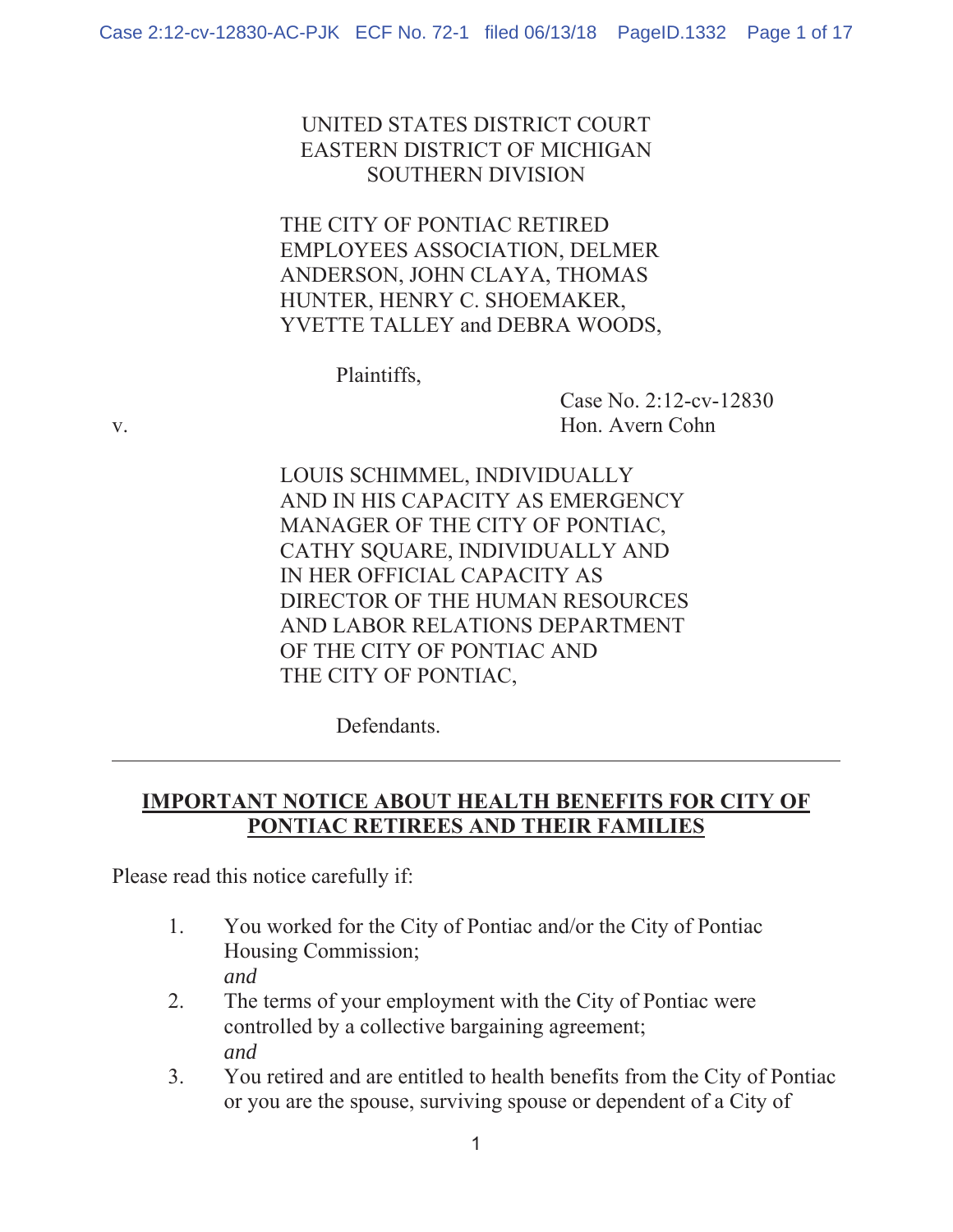Pontiac retiree and are entitled to health benefits; *and*

4. All or part of your health benefits were changed or eliminated in 2011 and 2012 by the then-Emergency Manager.

 This notice is an official communication from a United States Federal Court. This notice is about the proposed settlement of a lawsuit that may affect your legal rights. This notice includes information about the proposed settlement, retiree health benefits, a settlement fairness hearing scheduled by the Court, and the process for being heard by the Court. **THE KEY POINTS OF THE SETTLEMENT ARE SUMMARIZED IN SECTION 10 OF THIS NOTICE.**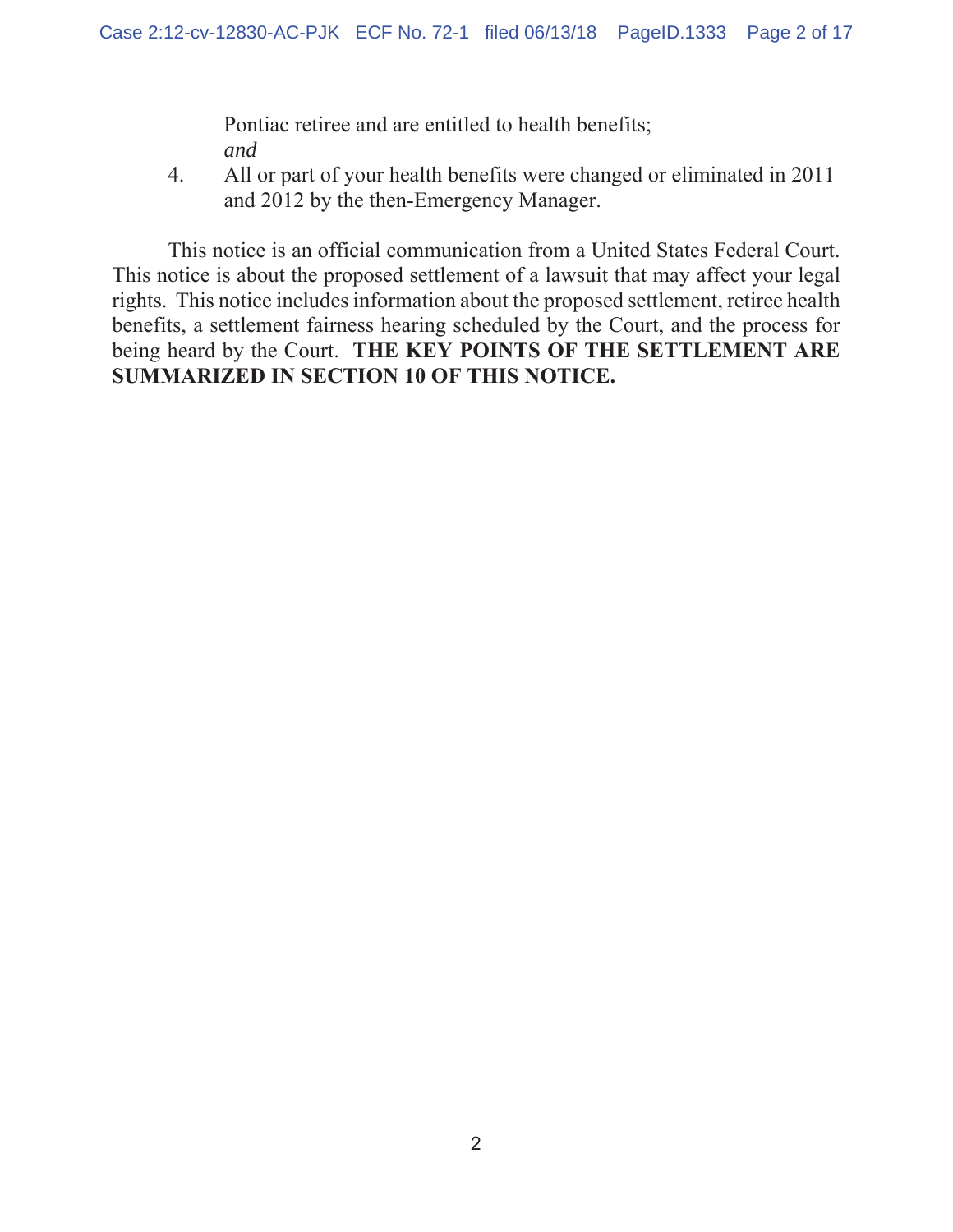# **CONTENTS**

# **NOTICE Page**

| 1.  | The Purpose of this Notice                                                 |    |
|-----|----------------------------------------------------------------------------|----|
| 2.  | The Lawsuit                                                                |    |
| 3.  | The Claims and Settlement Negotiations                                     |    |
|     | Plaintiffs' Claims<br>a.                                                   | 5  |
|     | b.<br>Defendants' Claims                                                   | h  |
|     | <b>Settlement Negotiations</b><br>C <sub>1</sub>                           | 6  |
| 4.  | The Proposed Settlement                                                    | 7  |
|     | The Settlement Amount and Terms<br>a.                                      |    |
|     | The VEBA<br>$\mathbf{b}$ .                                                 |    |
|     | Payment of the Settlement Amount and VEBA Implementation<br>$\mathbf{c}$ . | 9  |
|     | d.<br>Merger of the Pontiac Police and Fire VEBA                           | 9  |
|     | <b>Fiduciary Responsibilities</b><br>e.                                    | 9  |
| 5.  | <b>Anticipated Health Benefits</b>                                         | 10 |
| 6.  | Attorneys' Fees and Expenses                                               | 11 |
| 7.  | The Reasons for the Proposed Settlement                                    | 12 |
| 8.  | Making Objections and Hearing on those Objections                          | 13 |
| 9.  | Requests for Additional Information                                        | 14 |
| 10. | Summary of Key Points in This Notice                                       | 15 |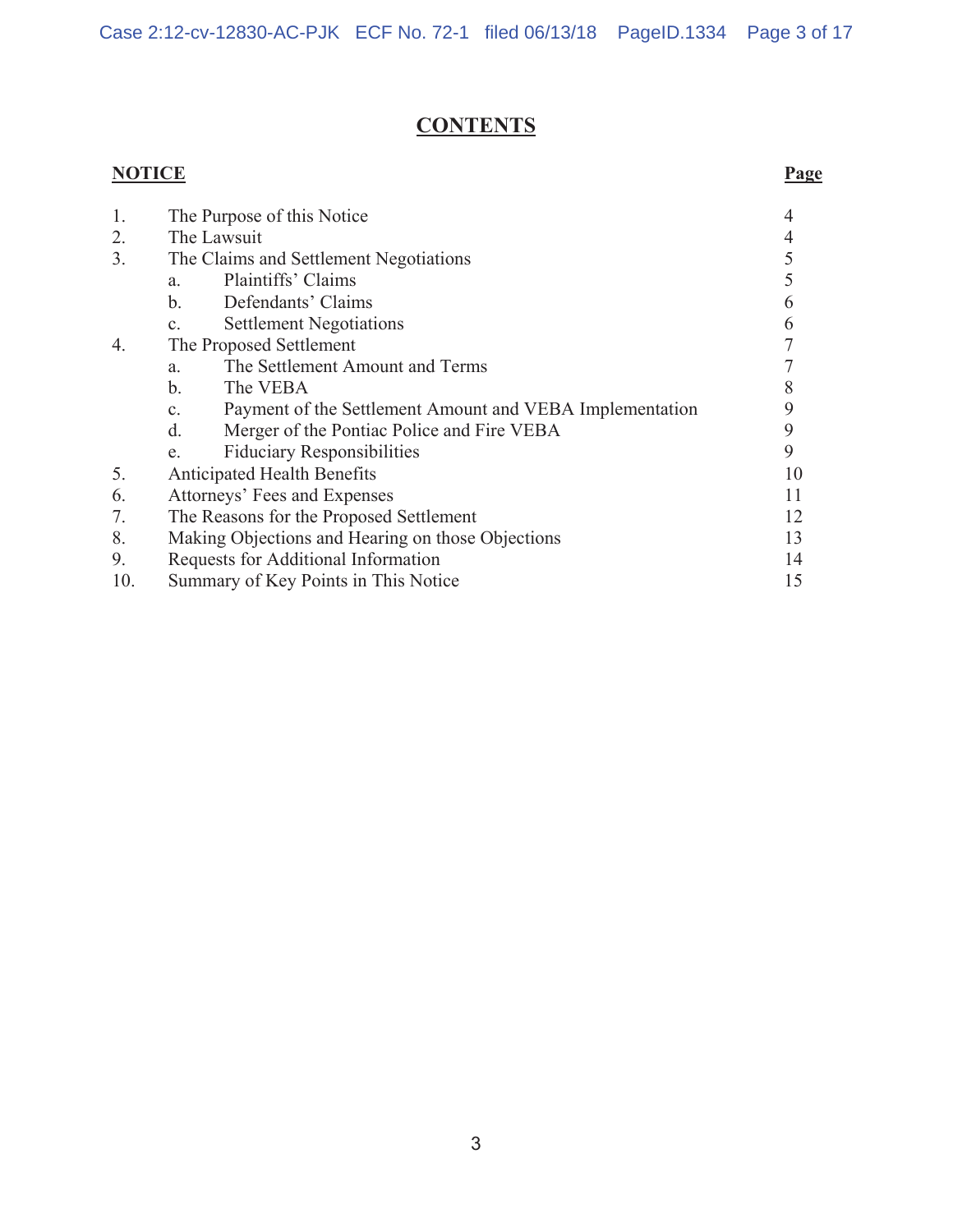#### **1. THE PURPOSE OF THE NOTICE**

This is an official notice from the United States District Court for the Eastern District of Michigan. A class action lawsuit is pending in the Court. The Court has been asked to approve a proposed settlement of that lawsuit. The lawsuit and the proposed settlement affect certain City of Pontiac retirees and their family members. If you are among those described above and in Section 2 of this notice, you likely are part of the class covered by the lawsuit. If so, the proposed settlement addresses your retiree health benefits.

The Court has preliminarily approved the proposed settlement. The Court will hold a hearing at which class members can present their views on the proposed settlement. At the hearing, the Court will consider giving final approval to the proposed settlement. The Court will only give final approval if, after considering all viewpoints presented by the parties to the lawsuit and class members, the Court decides that the proposed settlement is fair, reasonable and adequate under all the circumstances.

The terms of the proposed settlement are set out in the Settlement Agreement attached to this notice. This notice summarizes those terms. You can use the information in the Settlement Agreement and in this notice to assess the proposed settlement. If you approve of the proposed settlement, or if you do not wish to be heard, you do not need to take any action. If you want to object to the proposed settlement and ask that the Court not approve it, you must follow the objection procedure explained in Section 8 of this notice. Again, if you do not object to the proposed settlement, you do not need to contact the Court or take any other action after reading this notice.

### **2. THE LAWSUIT**

 The Lawsuit – titled *The City of Pontiac Retired Employees Association, Delmer Anderson, John Claya, Thomas Hunter, Henry C. Shoemaker, Yvette Talley, and Debra Woods v. the City of Pontiac, et al*, Docket No. 2:12-cv-12830 – was filed in the U.S. District Court for the Eastern District of Michigan on June 27, 2012.

 The Lawsuit was brought by the City of Pontiac Retired Employees Association, and by six individuals who are former City of Pontiac employees. They are: (1) Delmar Anderson, who was the Executive Director of the Downtown Development Authority at the time he retired from the City of Pontiac; and (2) John Claya, a City of Pontiac retiree, (3) Thomas Hunter, who was a Deputy City Attorney at the time he retired from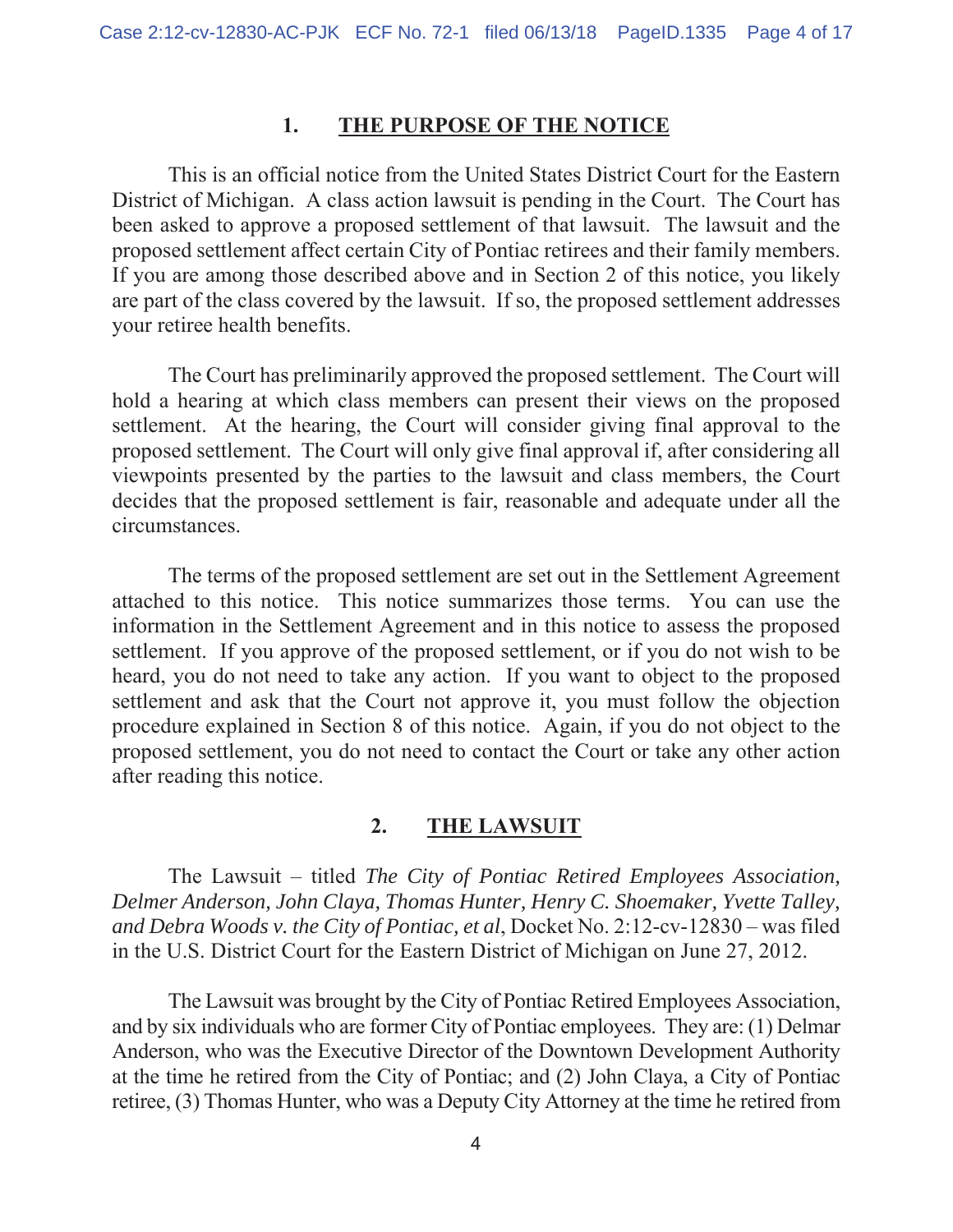the City of Pontiac; (4) Henry C. Shoemaker, a City of Pontiac retiree; (5) Yvette Talley, a City of Pontiac retiree; and (6) Debra Woods, a City of Pontiac retiree. John Claya, Thomas Hunter, Henry C. Shoemaker, Yvette Talley and Debra Woods are the "class representatives." They sued for themselves and on behalf of approximately 1,500 retirees and the retirees' spouses and dependents and surviving spouses. The City of Pontiac Retired Employees Association, the six class representatives, and the class are collectively called the "Plaintiffs." The Plaintiffs sued the City of Pontiac, Louis Schimmel (a former City of Pontiac Emergency Manager) and Cathy Square (a former City of Pontiac Emergency Manager), who are collectively called the "Defendants."

The Plaintiffs are represented by attorneys Gregory T. Gibbs and Alec Scott Gibbs, of the Law Office of Gregory T. Gibbs in Flint, Michigan. The Plaintiffs' attorneys are collectively called "Class Counsel." The Defendants are represented by Giarmarco, Collins & Horton, P.C. of Troy, Michigan, and the City of Pontiac is also represented by the Miller, Canfield, Paddock & Stone Law firm in Detroit, Michigan.

The Court certified the class on June 11, 2018.

The Court found that the class is so numerous that joinder of all members as individual plaintiffs is impracticable, that there are questions of law and fact common to the class, that retirees Claya, Hunter, Shoemaker, Talley and Woods, and Class Counsel, will fairly and adequately represent the class, and that the requirements for class action status set out in Federal Rule of Civil Procedure 23 are otherwise satisfied.

## **3. THE CLAIMS AND SETTLEMENT NEGOTIATIONS**

## **a. Plaintiffs' Claims**

In the Lawsuit, Plaintiffs claim that the Defendants are obligated to keep promises made in various collective bargaining agreements to provide hourly retirees, spouses and dependents with certain lifetime health benefits. Plaintiffs claim that Defendants broke these promises beginning in 2011, when then-Emergency Manager Louis Schimmel modified those collective bargaining agreements and shifted the costs of premiums, prescription drugs and other copayments to retirees, and eliminated disability, vision and hearing coverage for all retirees.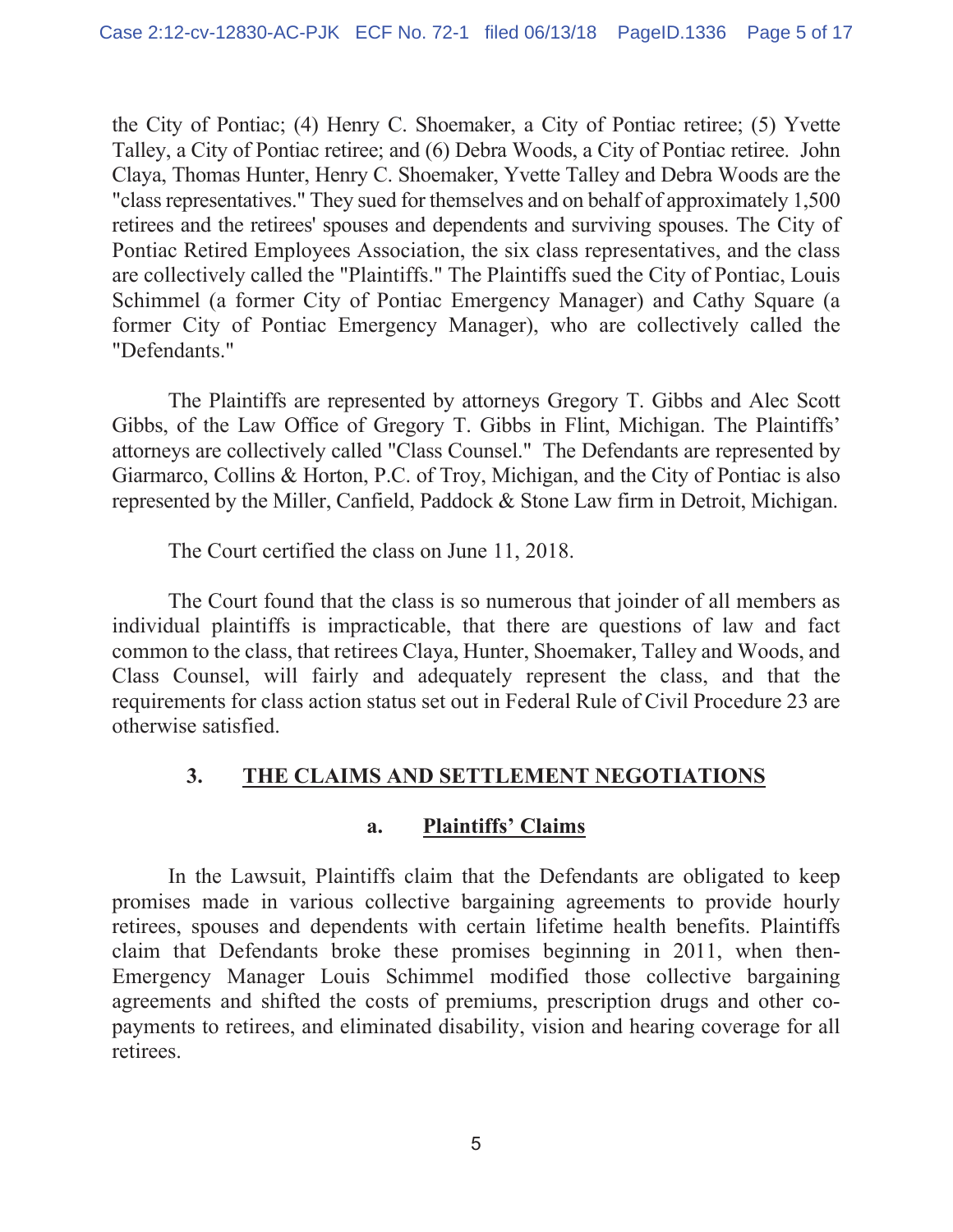Plaintiffs sued the Defendants for an Unconstitutional Impairment of Contract Rights (Count I), a violation of the Bankruptcy Clause and the Supremacy Clause of the United States Constitution (Count II), and an Unconstitutional Deprivation of Property Interests without Due Process or Just Compensation (Count III). Plaintiffs claim that Defendants violated these laws by shifting costs to retirees and other class members, and by cancelling some health benefits for some class members.

Plaintiffs asked the Court to stop Defendants from making any changes to retiree health benefits, and to force Defendants to reinstate the level of health benefits provided to retirees before the changes were made by the Emergency Manager for the City of Pontiac.

### **b. Defendants' Claims**

In response, Defendants claim that they did not promise lifetime retiree health benefits in collective bargaining agreements; that their obligations to provide retiree health benefits ended with the expiration of each collective bargaining agreement; that the City of Pontiac Emergency Manager had the legal right to reduce and cancel retiree health benefits and properly did so; that the reductions to retiree health benefits in 2011 were necessary and proper to save the City of Pontiac from a financial crisis and potential bankruptcy; that the City of Pontiac has the right to do so into the future; and that Defendants have no obligation under any collective bargaining agreement or any other law to provide any retiree health benefits.

Defendants have asked that the Court to determine that Defendants have not breached any collective bargaining agreement or otherwise broken any promises. Defendants asked that the Court dismiss the Lawsuit and all of Plaintiffs' claims.

#### **c. Settlement Negotiations**

The Federal Court has not determined which side is right about the existence, or non-existence, of enforceable legal obligations to provide retiree health benefits. If the Court were to conclude that Plaintiffs are correct, it would order the City of Pontiac to reinstate all retiree health benefits to prior levels. But if the Court were to conclude that Defendants are correct, the City of Pontiac would be entitled to make further changes to retiree health benefits, including completely eliminating those retiree health benefits.

Because the stakes are high and the risks and uncertainties to all parties and class members are great, the parties engaged in negotiations and reached the mutually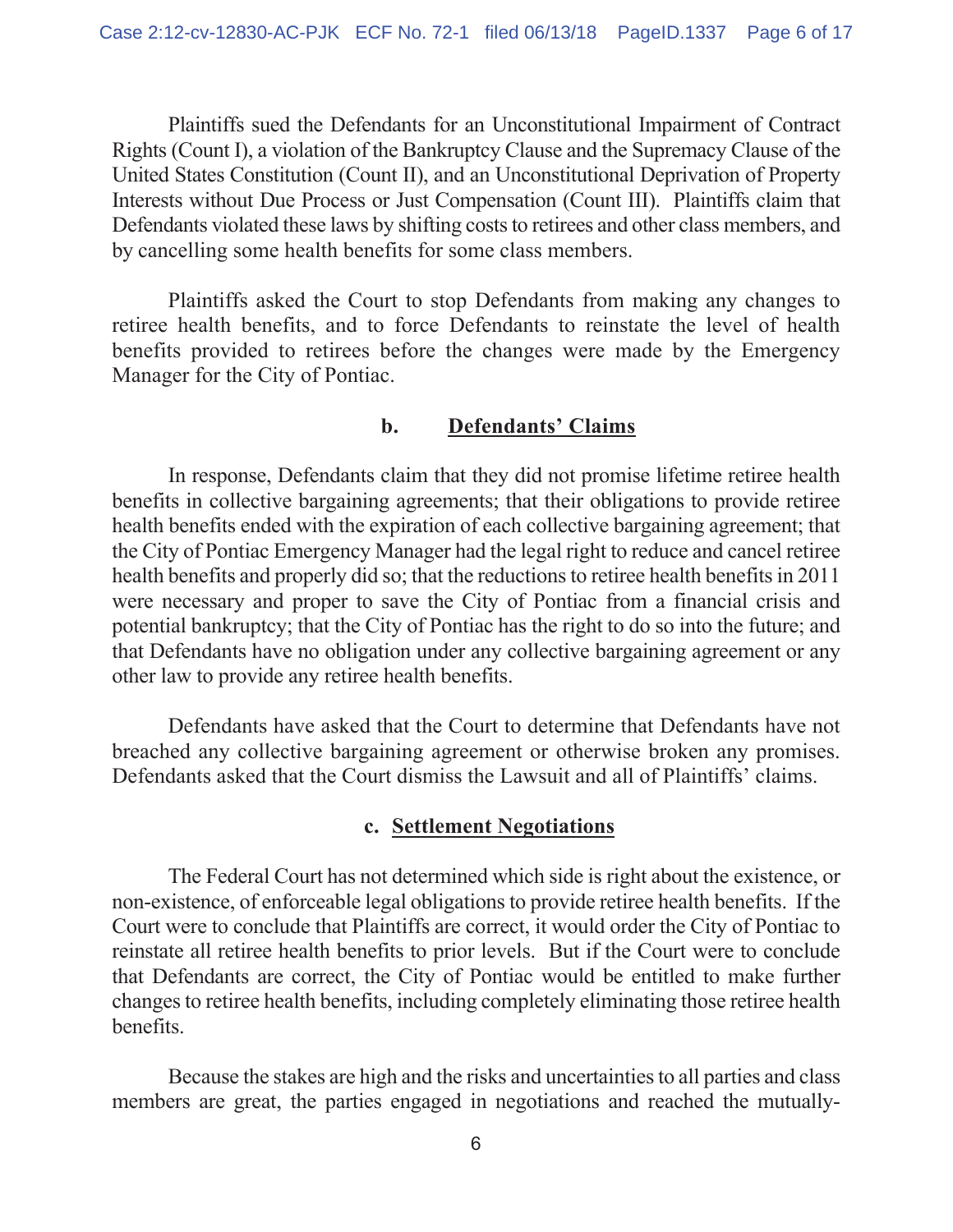acceptable compromise described in the Settlement Agreement. This Settlement Agreement was reached after two years of hard-fought negotiations, with both Plaintiffs and Defendants strongly advocating for their respective positions.

Under the Settlement Agreement, if approved by the Court, the City of Pontiac will pay a sum of money to resolve the Lawsuit and to be used to form a trust fund to provide retiree health benefits for class members into the future. Additional excess funds from the General Employee Retirement System will be added to the trust fund to provide retiree health benefits for class members into the future. The proposed settlement, set out in detail in the Settlement Agreement, is summarized next.

### **4. THE PROPOSED SETTLEMENT**

The Plaintiffs and Defendants have agreed to settle the Lawsuit on the terms described in the Settlement Agreement, a copy of which is attached to this Notice. If the settlement is approved by the Court, the Lawsuit will end and all class members will be bound by the terms of the Settlement Agreement. Class members would are bound by the settlement will receive retiree health benefits, but will not be able to file their own individual lawsuits against the Defendants. Please read the Settlement Agreement carefully. To help you understand it, this Notice summarizes the proposed settlement. In addition, a letter from the City of Pontiac Retired Employees Association recommending that you accept the Settlement Agreement also accompanies this Notice.

#### **a. The Settlement Amount and Terms**

Under the Settlement Agreement, the City of Pontiac will pay an initial settlement amount totaling \$4,250,000. The City of Pontiac will pay this amount to a Voluntary Employees' Beneficiary Association ("VEBA"). A VEBA is a taxexempt trust fund used to pay for health benefits. The VEBA would use settlement funds to contract with benefits carriers or others to provide health benefits coverage to class members into the future. This is described in more detail below. In addition to the initial \$4,250,000 payment, the City of Pontiac will make an annual payment – in any year in which actuaries determine that a contribution to the VEBA is required – of up to \$1,500,000. The City of Pontiac's obligation to make an annual payment of up to \$1,500,000 shall last while every class member is alive, and shall only cease when the last class member is deceased.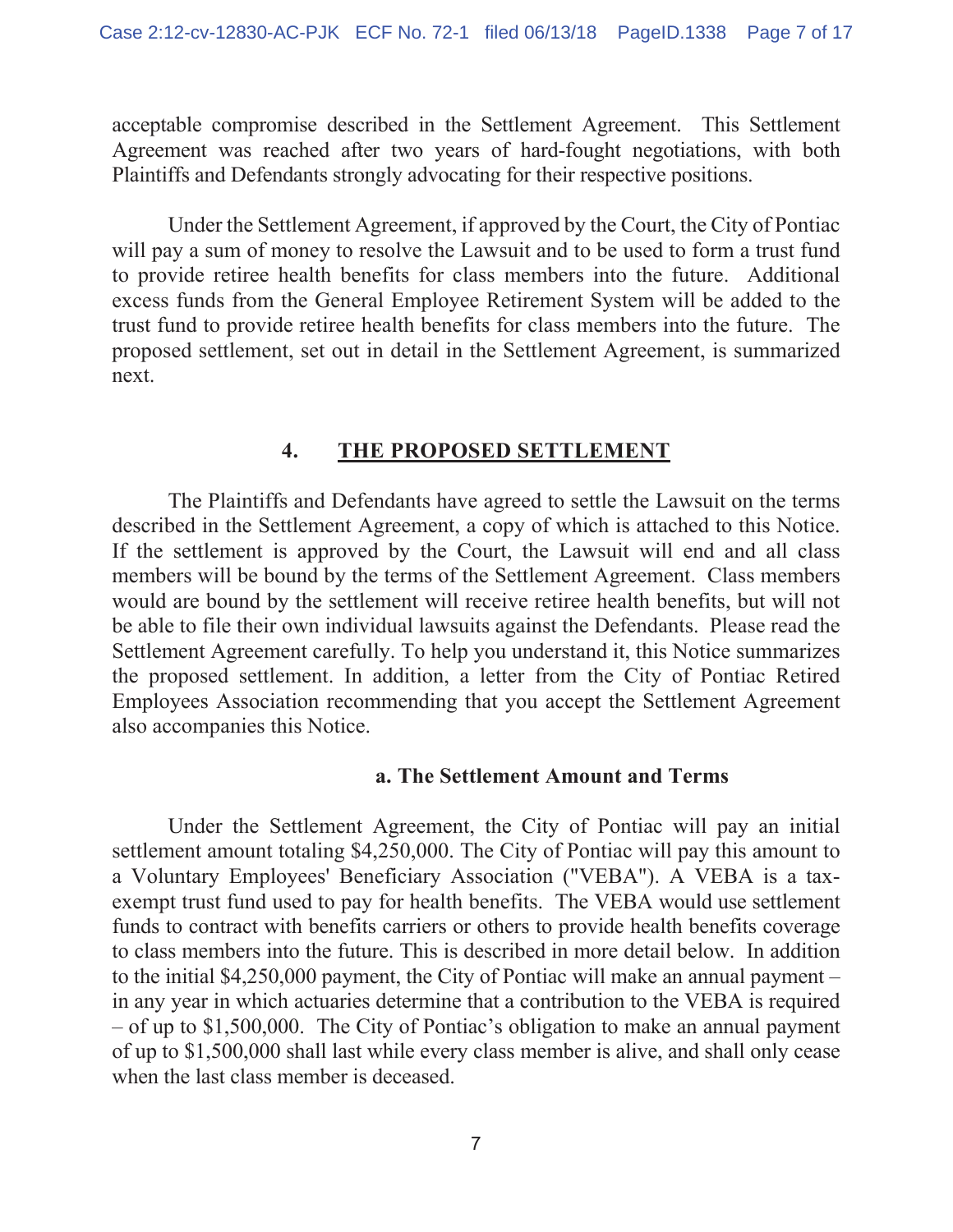The City of Pontiac General Employees Retirement System ("GERS") is significantly overfunded. Under the terms of the Settlement Agreement, a certain amount of that overfunding – in addition to the City of Pontiac's payments described above – will be directed into the VEBA, and the VEBA will use those funds to provide health benefits to the class members. To accomplish this, the City of Pontiac will terminate the GERS Plan, will establish a new GERS Pension Plan, and will direct monetary assets equal to 130% of the Old GERS Pension Plan's liabilities into the New GERS Pension Plan. The Plaintiffs and Defendants have agreed upon this 130% number because it will ensure that the New GERS Pension Plan will continue to provide pension benefits without any change. In other words, this Settlement Agreement will allow pension benefits for the class members to continue uninterrupted and without any change. This Settlement Agreement also does not change the City of Pontiac's obligation to provide pension benefits to the class members as it has done since those class members retired.

The Settlement Agreement addresses health benefits only; it does not affect pensions or any other obligations Defendants may have to class members.

#### **b. The VEBA**

If the Settlement Agreement is approved, the VEBA will hold and manage the settlement amount and will use those assets, and additional revenue earned by investment of these assets, to provide health benefits for class members into the future. The VEBA would be controlled by a Board. The Board will be composed of seven (7) members. Three of those Board members will be chosen by the class members by election and ballot. Three of those Board members will be chosen by the Mayor of the City of Pontiac and approved by the City Council. Together, these 6 Board members will choose the seventh member of the Board.

The VEBA Board will receive and manage the settlement amounts according to a Trust Agreement. The VEBA Board will hire a professional management company experienced in managing public and private sector VEBA trust funds. The fee for these management services will be paid for out of the assets of the VEBA Plan. The VEBA Board will be responsible for making decisions about health benefits and trust assets and for operating the VEBA for the purpose of providing class members with health benefits into the future in accordance with the Trust Agreement.

Under the Trust Agreement, the Committee may make judgments about benefits, expenditures, and investments and other decisions necessary to serve the purposes specified in the Trust Agreement, and may retain experts and administrators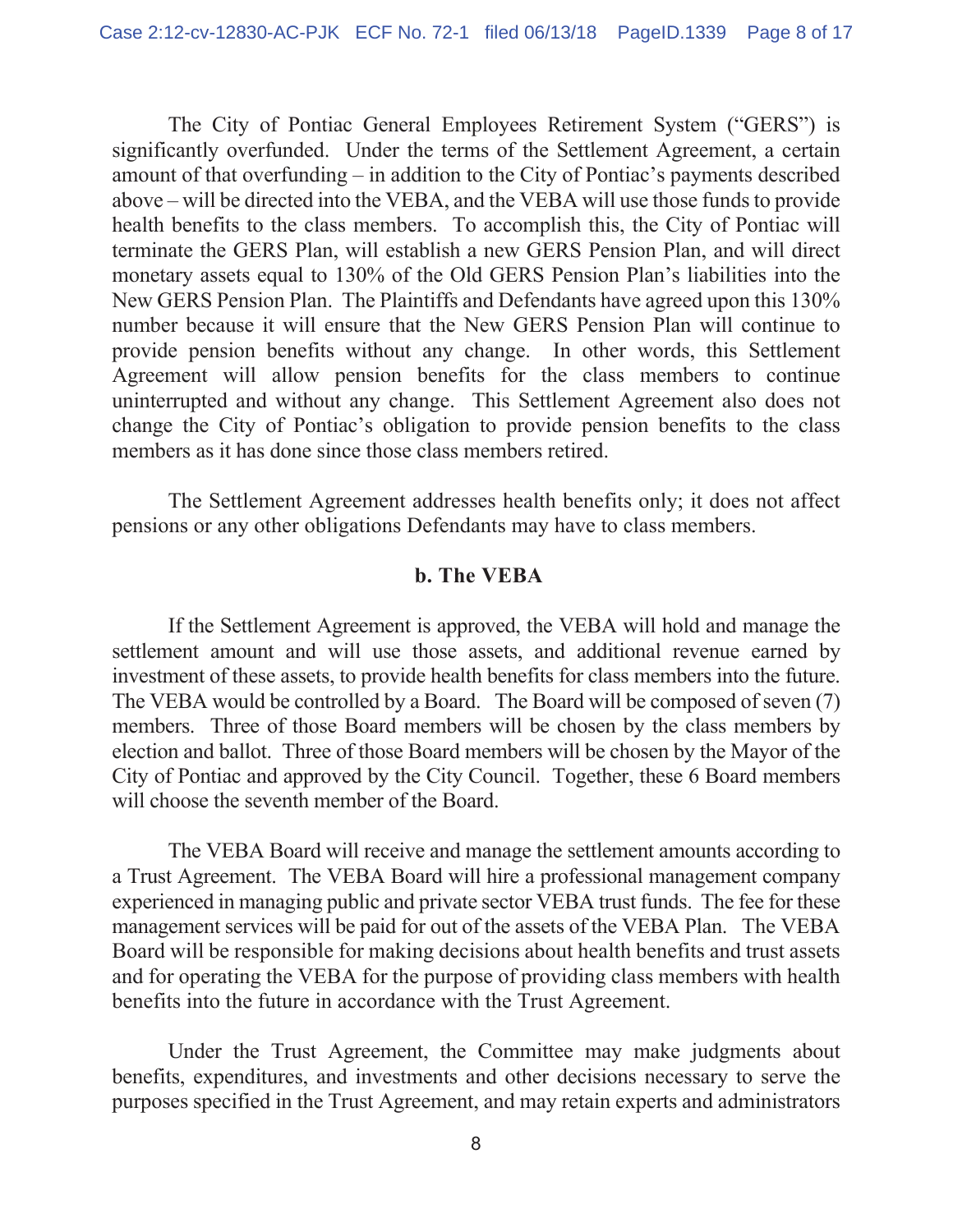to help make these judgments and decisions and manage the VEBA in the interest of class members. The VEBA Board may amend the VEBA Plan from time to time to address changed circumstances.

### **c. Payment of the Settlement Amount and VEBA implementation**

If the Settlement Agreement is approved, the City of Pontiac will pay the \$4,250,000 settlement amount to the VEBA within ninety (90) days of either the date the VEBA is approved by the Internal Revenue Service, or the date the VEBA is created, whichever comes later in time.

The City of Pontiac's first annual contribution of up to \$1,500,000 will be due within one (1) year and six (6) months of the date than an actuary determines that a contribution to the VEBA is required.

All class members would be able to receive health benefits through the VEBA as soon as the VEBA is able to enroll those class members and provide benefits. Prior to this time, the City of Pontiac will continue the retirees' supplemental pension increase that Emergency Manager Schimmel implemented in 2011 when he made changes to retiree health benefits.

It is anticipated that initially the VEBA will provide health benefits through insured programs under contracts with specific health benefits providers. The various programs planned to be initially available to class members are described in Section 5 of this notice.

## **d. Merger of the Pontiac Police and Fire VEBA**

If the Settlement Agreement is approved, the VEBA that currently provides health benefits to the City of Pontiac Police and Fire retirees will be merged with the new VEBA that will provide retiree health benefits to the class members. The combined funds will allow the new VEBA to have greater purchasing and investment power. After the merger, the new VEBA will provide retiree health benefits to both the class members and the current police and fire retirees.

### **e. Fiduciary responsibilities**

Under the Settlement Agreement and the Trust Agreement, the VEBA Board, and others engaged by the VEBA Board to serve the VEBA, are fiduciaries with the responsibilities to use VEBA assets for the purposes of providing class members with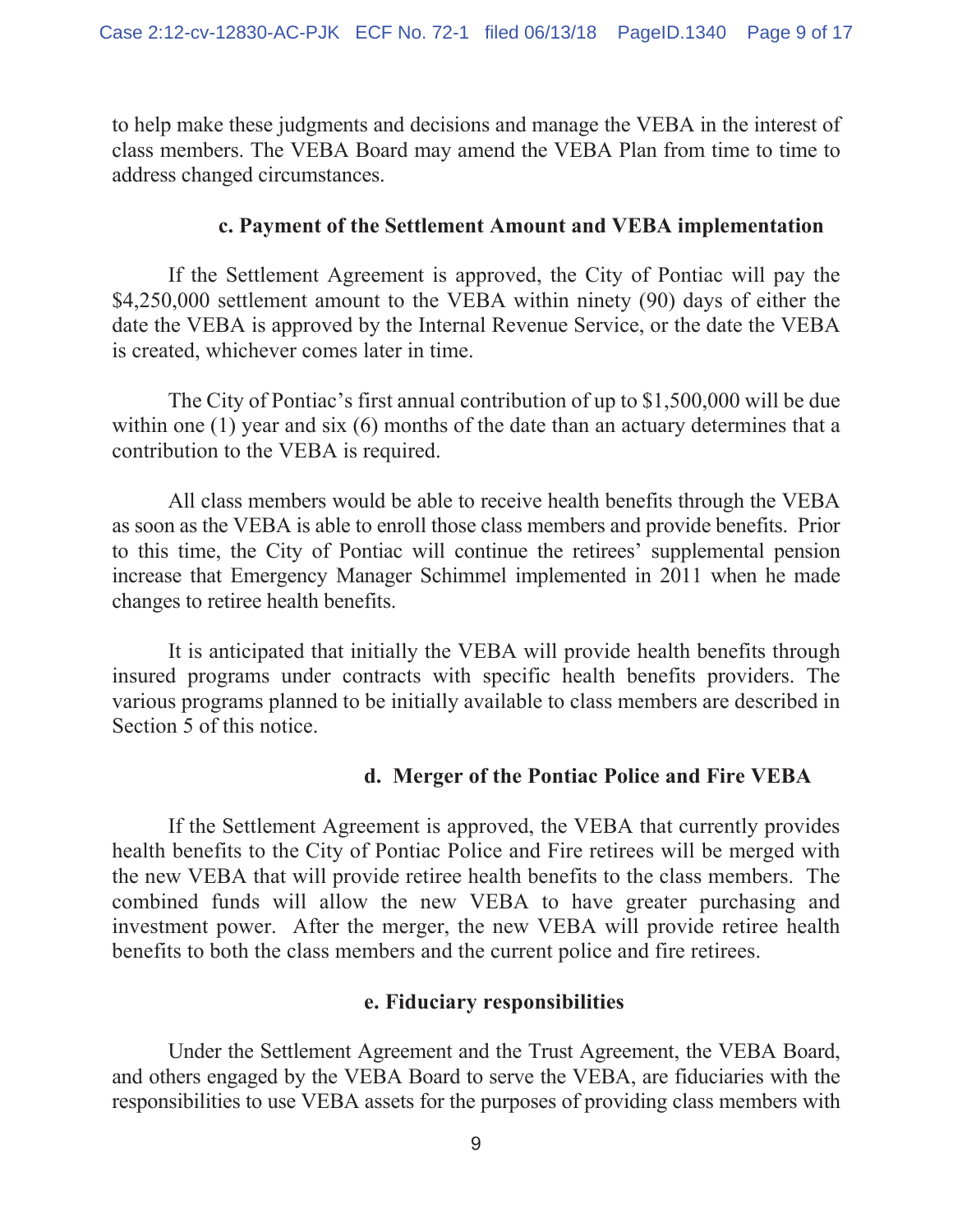post-retirement health benefits and to act in the interest of class members and for the benefit of the VEBA.

#### **5. ANTICIPATED HEALTH BENEFITS**

If the Settlement Agreement is approved, once the payment of settlement funds is made the VEBA Board will implement an initial Health Plan and make health benefits available to class members as soon as reasonably possible. The initial Plan includes the options discussed below and detailed in the benefits summary attached to this Notice. It is anticipated that the VEBA Board will review the benefits and VEBA assets from time to time and make judgments and adjustments consistent with the Trust Agreement and the interests of class members, and the VEBA's financial resources.

To be in a position to begin health benefits for class members at the earliest possible date after Settlement Agreement approval, CPREA and the City of Pontiac reviewed the features and costs of a number of available health programs and selected initial programs that will be provided through the VEBA. These programs, described in the next paragraphs and in the summary accompanying this notice, will be subject to review and may be changed or replaced by the VEBA Board from time to time as may be prudent to serve the purposes specified in the Trust Agreement into the future.

Each of the selected programs provides comprehensive health benefits, including doctor and hospital services and prescription drug coverage. The programs vary in features and costs. When the VEBA is established, premiums for those health benefits will be paid for entirely by the VEBA assets, and class members will not pay any premiums.

For Pre-Medicare retiree class members, CPREA and the City of Pontiac selected the Simply Blue 500 Health Care Plan. This Plan provides comprehensive health care benefits through a network of doctors, hospitals and other health care providers as well as prescription drug coverage. The Simply Blue 500 Plan carries a deductible of \$500, coinsurance of 20%, a coinsurance maximum of \$2,500, an office visit copay of \$20 and an emergency room visit copay of \$150. Monthly premiums are paid for out of the VEBA Plan's assets.

For Medicare Retirees, CPREA and the City of Pontiac selected an Alternative: Medicare Supplement and Part D Plan. This Plan provides comprehensive health care benefits through a network of doctors, hospitals and other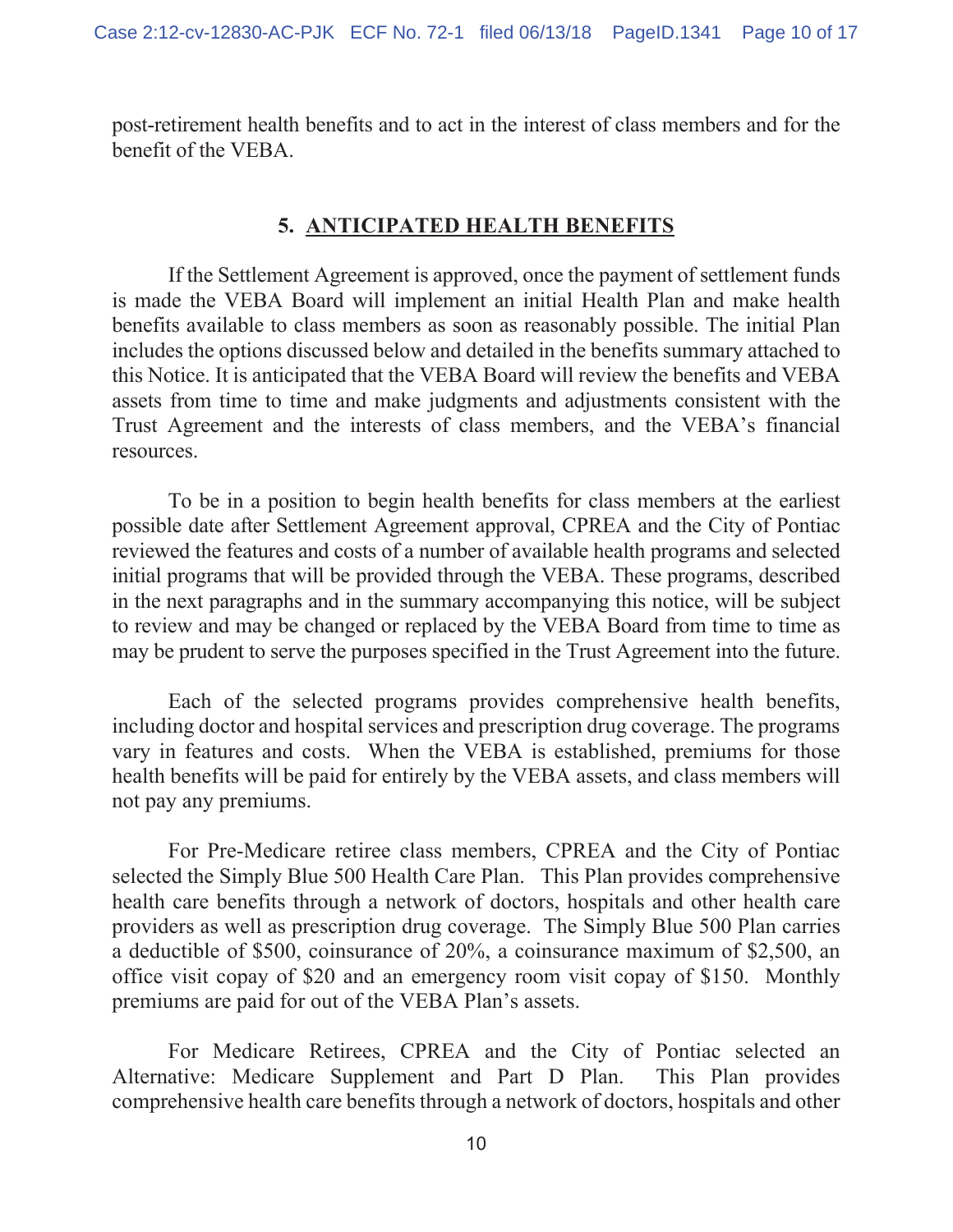health care providers as well as prescription drug coverage. The Medicare Retiree plan has in and out of network deductibles of \$500, in and out of network coinsurance of 100%, and \$0 copays for office visits, emergency room visits and urgent care visits. Prescription drug copays under the Plan are \$10/\$10/\$40/\$80/\$80. Monthly premiums are paid for out of the VEBA Plan's assets.

If the Settlement Agreement is approved, the VEBA will also provide class members with retiree vision and dental care, with the premium costs paid for by the VEBA.

These initial programs were selected by CPREA and the City of Pontiac based on cost, benefits, and availability. Again, it is anticipated that over time the VEBA Board will review these programs and available alternatives and consider input from CPREA and others, and that the VEBA Board may change the programs or substitute other programs as may be consistent with the purposes of the Trust Agreement and the prudent use of VEBA funds in the interest of class members into the future.

Additionally, class members have the option of terminating their right to receive any health care benefits from the VEBA in exchange for a one-time payment of \$20,000. Class members who wish to exercise this option must do so at least 90 days before the VEBA begins providing benefits to class members – once a class member begins receiving benefits from the VEBA, that class member forfeits the option to receive the \$20,000 payment. Any class member who exercises this option, however, will forever lose the right to receive any and all health, dental, vision and prescription drug health care coverage from the VEBA.

## **6. ATTORNEYS' FEES AND EXPENSES**

The lawyers for the class will petition the Court for attorneys fees and expenses incurred in the litigation and settlement of the lawsuit. Class counsel will file an initial application for fees and expenses within 21 days of this notice. Class counsel will seek the approval of the Court for payment of fees based on the "lodestar approach" which entails calculation of fees not as a percentage of the settlement amount but, rather, by multiplying the number of work hours on the case undertaken by class counsel, including attorneys and paralegals, by a reasonable hourly rate approved by the Court. Payment of these fees and costs is subject to Court approval and would compensate class counsel for work performed and costs advanced in the prosecution of the lawsuit since 2012. These fees and costs cannot now be calculated precisely, but they are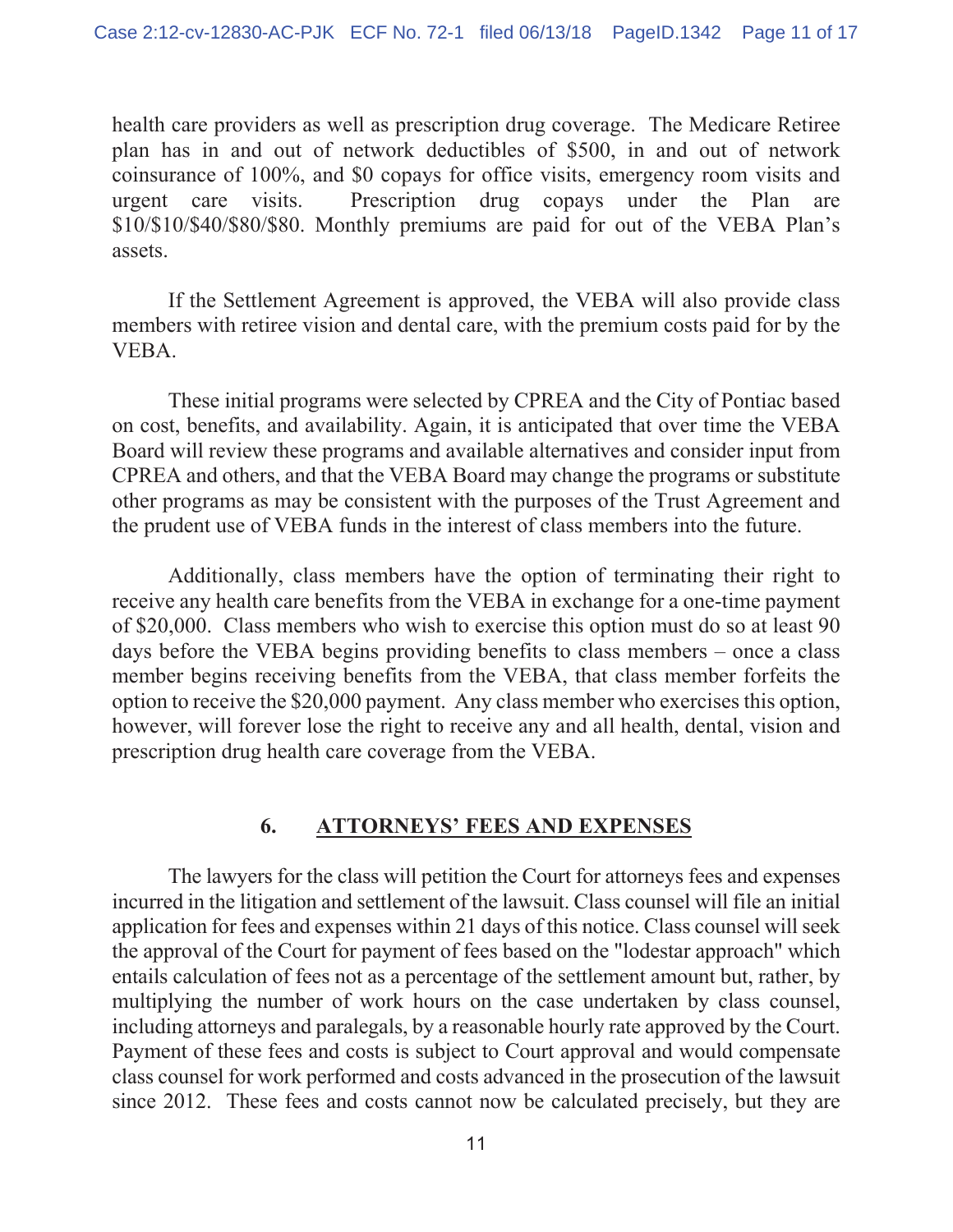expected to be under \$400,000. To put these fees in context, the lawyers for the class – attorneys and paralegals – have spent approximately 1,050 work hours on this lawsuit from 2012 through June 2017 and will spend more work hours on the implementation of the Settlement Agreement and in the court approval process.

If the Settlement Agreement is approved, the lawyers for the class will ask Judge Cohn to award them attorneys' fees and costs. If Judge Cohn awards the lawyers for the class their fees and costs, the City of Pontiac will pay for these fees and costs, and the fees and costs shall not be paid for by the VEBA.

## **7. THE REASONS FOR THE PROPOSED SETTLEMENT**

The class representatives, the City of Pontiac Retired Employees Association, and class counsel have concluded that the settlement as described in the Settlement Agreement is in the best interests of the class members. Without the settlement, the litigation would continue, leaving many class members without health benefits at least for an unknown period into the future, possibly for years. In addition, there is a risk that at the end of the litigation, the Plaintiffs would not be able to meet their burden of proof, and that the lawsuit would fail. If Plaintiffs lose the lawsuit, all class members will be at risk for being forever denied health benefits paid for by the City of Pontiac and/or the VEBA.

Plaintiffs and class counsel concluded that the certainty of the millions of dollars paid by the City of Pontiac, as well as the assets given to the VEBA by the GERS pension plan, which Plaintiffs believe to be sufficient to provide reasonable health benefits for all class members for years into the future, is a reasonable compromise. After extended negotiations with Defendants, Plaintiffs and class counsel concluded that this settlement is the best available course of action for the class members because it provides the certainty of a substantial plan of health benefits for class members into the future, and it eliminates the risk that class members would end up with nothing.

Again, please read the Settlement Agreement carefully. If approved, its terms will bind all class members and will supersede all other agreements and statements, oral or written, regarding class members' health benefits.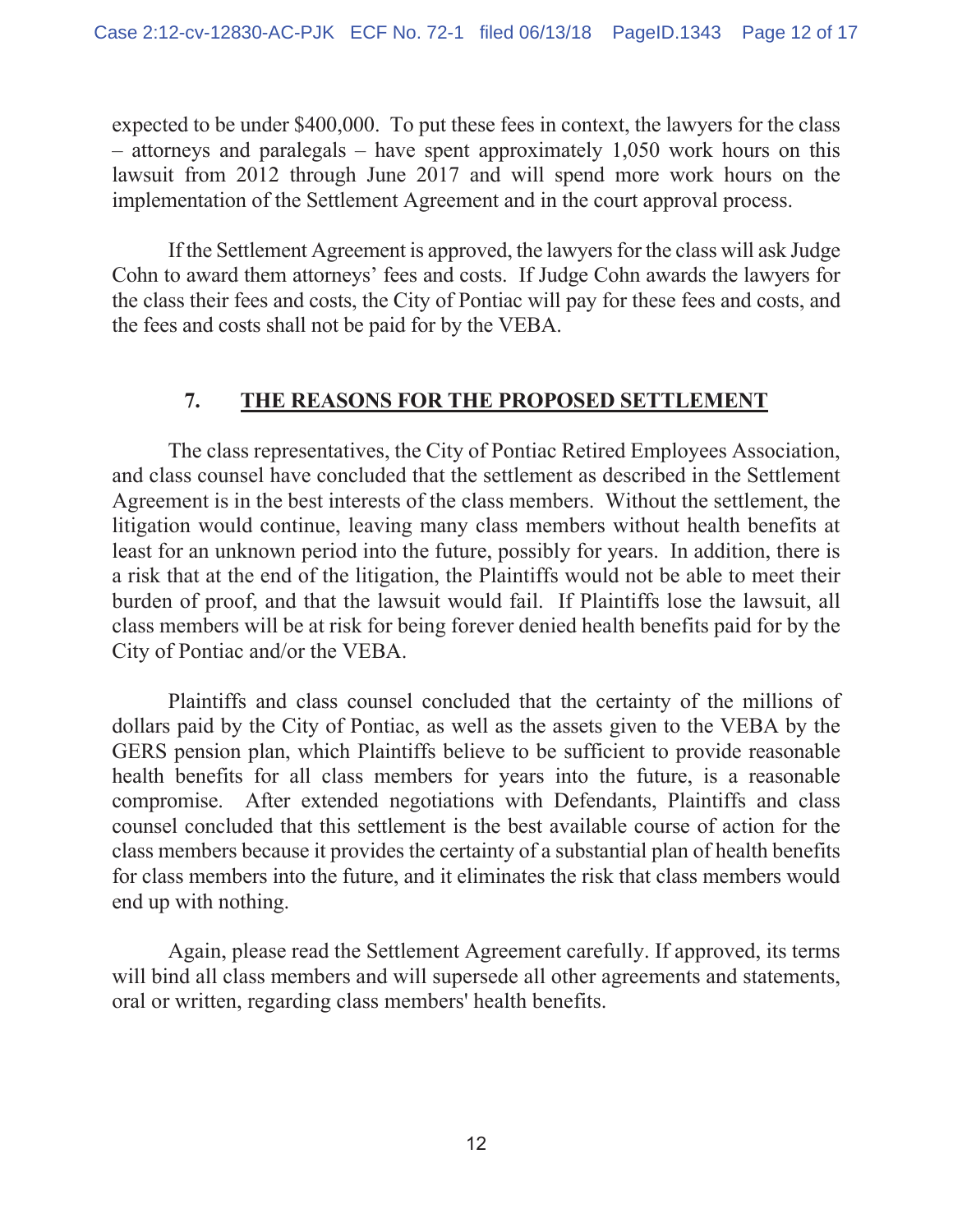#### **8. MAKING OBJECTIONS AND HEARING ON THOSE OBJECTIONS**

The Court has scheduled a Fairness Hearing at the Theodore Levin United States Courthouse, 231 W. Lafayette Boulevard, Detroit, Michigan 48226. The hearing will take place beginning at 10:00 a.m. on **Wednesday, September 12, 2018**. The purpose of the hearing is to help the Court determine whether the proposed settlement on the terms set out in the Settlement Agreement is fair, reasonable and adequate and in the best interests of the class, and whether to give final approval to the settlement. The settlement will not be effective unless and until it is approved by the Court.

You do not have to attend the hearing. Lawyers for the Plaintiffs and the Class will attend the hearing on behalf of the class. You may attend the hearing. You may attend with or without your personal lawyer. Whether or not you attend the hearing, all class members will be bound by the settlement if it is approved. No class member will be individually excluded from the Settlement Agreement if it is approved. Any class member may object to the settlement, including the provisions regarding attorneys' fees and expenses, by filing a written objection in compliance with the procedure described in the next paragraph. If you file a written objection, you or your personal lawyer will have the opportunity to speak to the Court at the hearing to explain your objection and tell the Court why you do not believe that the proposed settlement should be approved. **You or your personal lawyer will not have the right to address the Court at the Fairness Hearing, however, unless you file a written objection postmarked 14 days prior to the Fairness Hearing, on or before August 29, 2018**.

If you want to object to the proposed settlement, you must mail written objection to the Court and at the same time mail copies to the lawyers for the Plaintiffs' and the lawyers for the Defendants. Any objection should have the following heading at the top: *"The City of Pontiac Retired Employees Association, et al. v. the City of Pontiac, et al*, Docket No. 2:12-cv-12830." Any objection should be titled "Objection to Proposed Settlement." **Any objection should be mailed, postmarked on or before August 29, 2018**, to Clerk of the Court, United States District Court for the Eastern District of Michigan, Southern Division, Theodore Levin United States Courthouse, 231 W. Lafayette Boulevard, Detroit, Michigan 48226.

At the same time that any objection is mailed to the Clerk, a photocopy of that objection must be mailed to each of the following: (1) Gregory Gibbs and Alec Gibbs, attorneys for the Plaintiffs and the Class, at Law Office of Gregory T. Gibbs,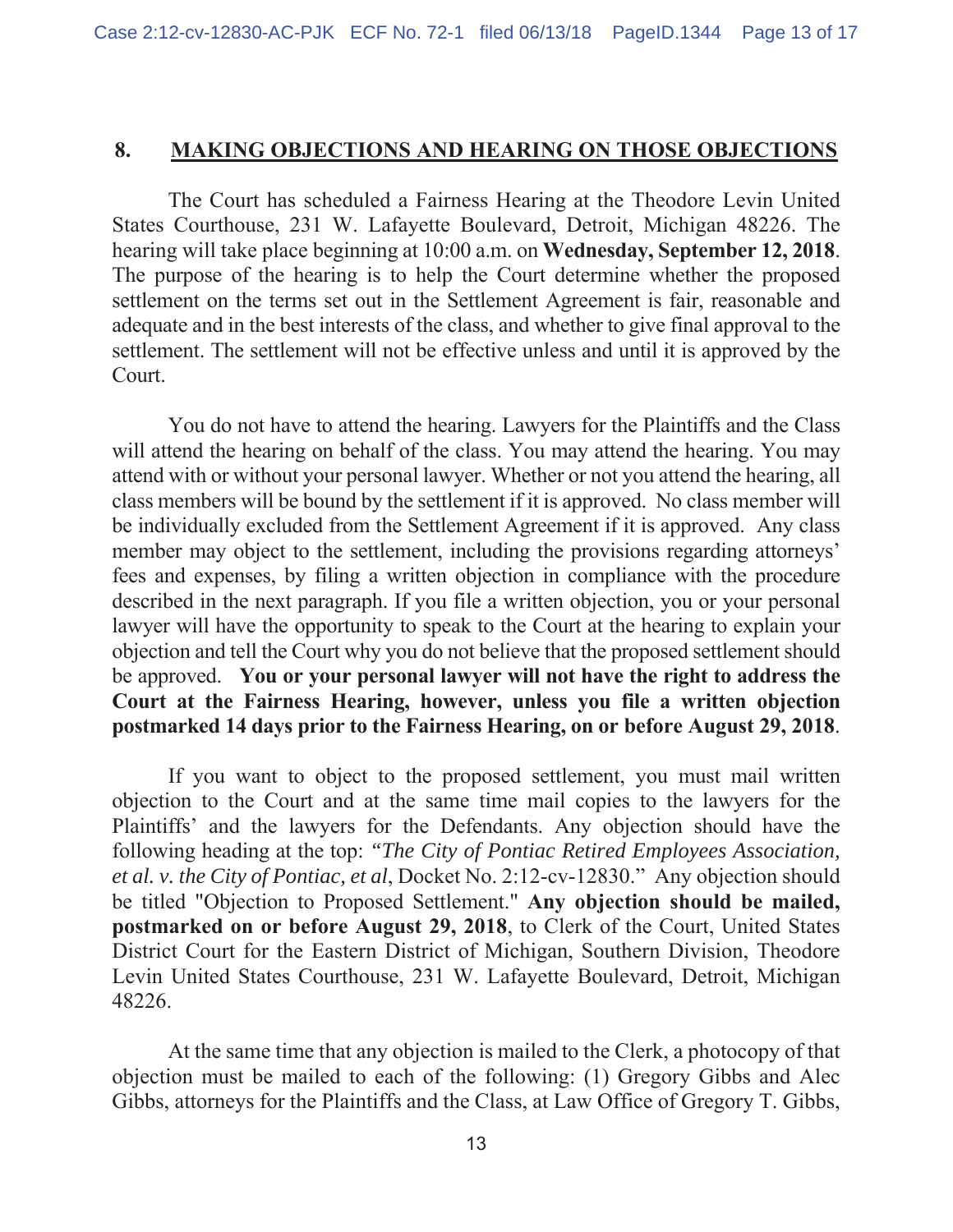717 Grand Traverse Street, Flint, MI 48502; and (2) John C. Clark, attorney for the Defendants, at Giarmarco, Collins & Horton, P.C., 101 West Big Beaver Road, 10<sup>th</sup> Floor, Troy, MI 48084.

If, after any objections are considered and after the hearing the Court determines that the proposed Settlement Agreement is fair, reasonable and adequate and is in the best interests of class members, the Court will issue a judgment approving the settlement. Once the judgment is final, the settlement will be binding on all Plaintiffs, Defendants, and class members, including class members who filed objections and those who did not. If the settlement is not approved, the Settlement Agreement will have no effect, the settlement amounts will not be paid, the VEBA will not be formed or provide health benefits to any class members, and the lawsuit will continue.

Again, if you do not want to object to the proposed settlement, you do not need to do anything.

## **9. REQUESTS FOR ADDITIONAL INFORMATION**

This notice and a copy of the Settlement Agreement and the Trust Agreement have been sent to all known class members at their last known address. The notice and Settlement Agreement and the Trust Agreement and other papers associated with this case are also available (1) in the court file, during regular business hours, at the office of the Clerk of the Court, United States District Court for the Eastern District of Michigan, Southern Division, Theodore Levin United States Courthouse, 231 W. Lafayette Boulevard, Detroit, Michigan 48226 and (2) through the federal court electronic filing system, PACER, located at http://pacer.psc.uscourts.gov. A copy of the Settlement Agreement is also on the City of Pontiac's website, at http://www.pontiac.mi.us/council/city\_documents/index.php

If you are aware of others who should have received this notice but did not, please ask them to *write* to Gregory Gibbs and John Clark, providing their contact information and requesting copies. If you would like to change your address or other contact information, please notify Mr. Gibbs and Mr. Clark *in writing* at the addresses set out in paragraph 7.

If you want additional information about the litigation, the proposed settlement, or the procedure described in this notice, you may contact class counsel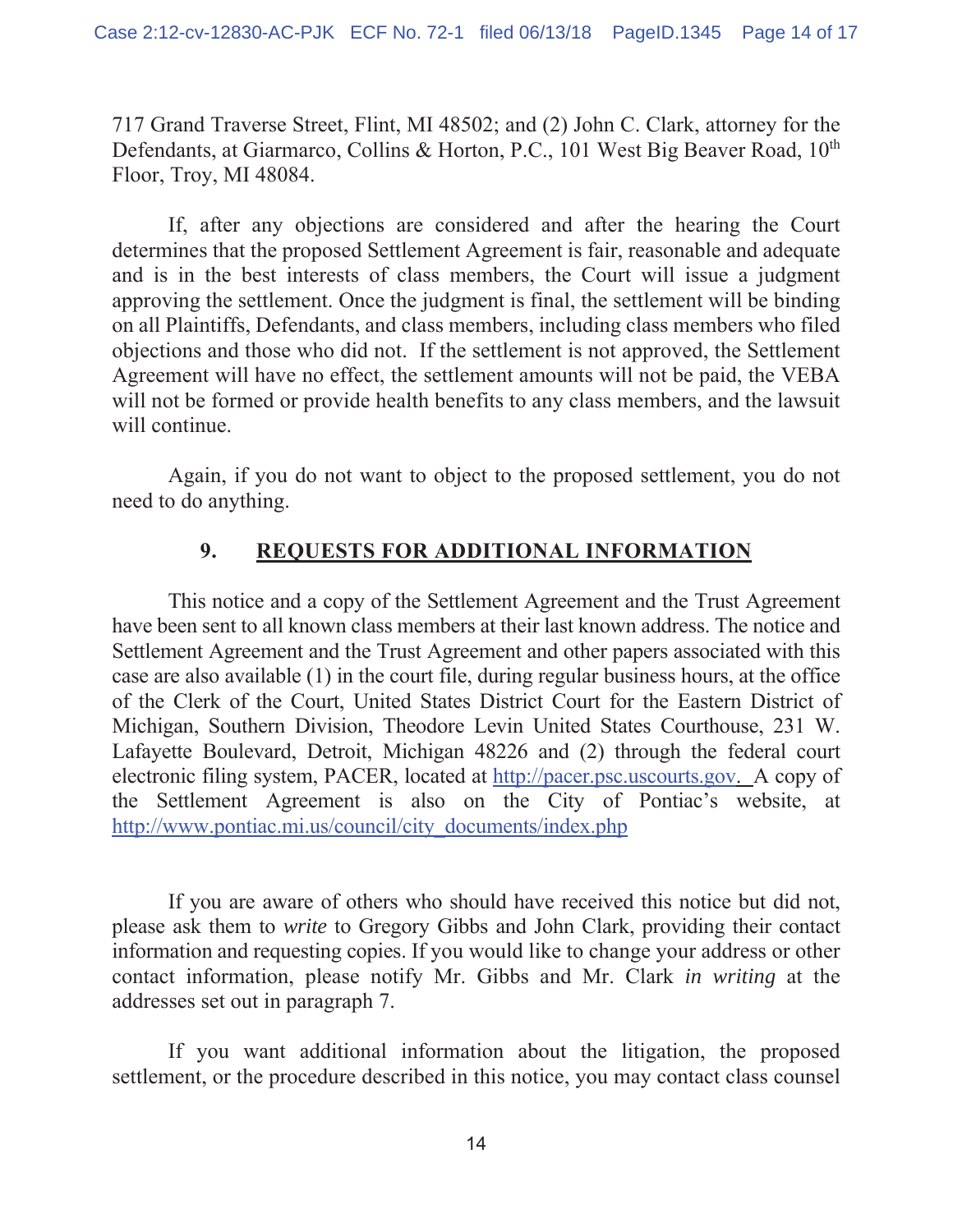Gregory Gibbs, or Alec Gibbs, by *writing* to them at Law Offices of Gregory T. Gibbs, 717 S. Grand Traverse Street, Flint, MI 48502.

## **10. SUMMARY OF KEY POINTS IN THIS NOTICE**

A. This is an official notice from the United States District Court for the Eastern District of Michigan.

B. You received this notice because Plaintiffs and Defendants believe you are a class member. The definition of the class is in Section 2 of this notice.

C. The Court preliminarily approved a settlement of the class action lawsuit brought by the City of Pontiac Retired Employees Association and retirees against the City of Pontiac and other Defendants.

D. If the settlement is approved by the Court, the City of Pontiac will pay an initial settlement payment of \$4,250,000, and an annual settlement payment of up to \$1,500,000. Those settlement funds would be used to create and operate a VEBA, an independent tax exempt trust formed to provide health benefits to class members. Payment of the settlement amounts would end the lawsuit and bind all class members.

E. The City of Pontiac General Employee Retirement System pension plan is significantly overfunded. As part of this settlement, a percentage of the amount of overfunding will be placed into the new VEBA to pay for the cost of health benefits for the class members. To make sure that the GERS pension fund remains stable and able to provide pension benefits, it will retain monetary assets equal to 130% of its current liabilities.

F. The VEBA would operate on the terms set out in the Settlement Agreement and the Trust Agreement and would use settlement funds, assets and investment revenue to provide and pay for health benefits for class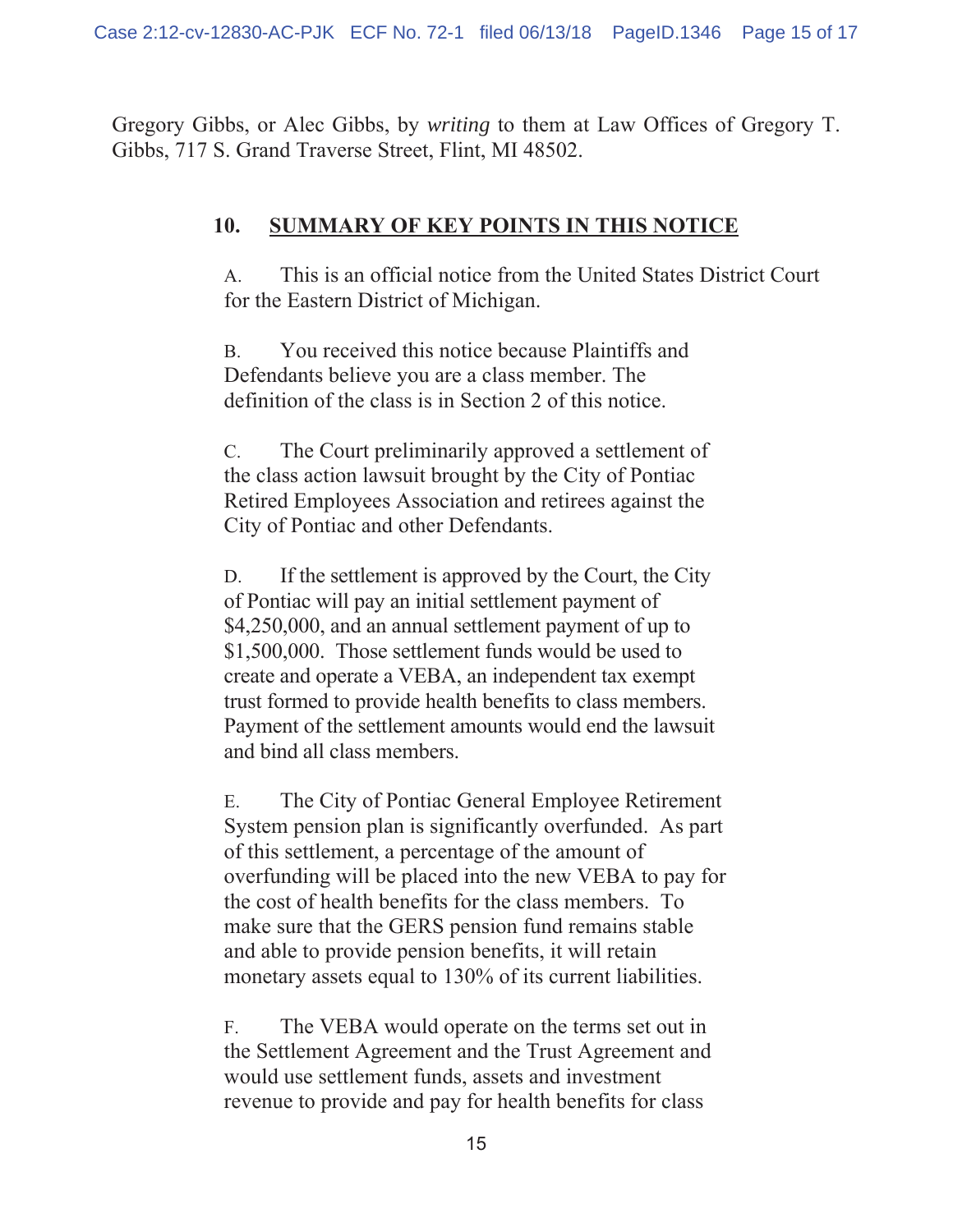members into the future under the direction of the VEBA Board.

G. Among other things, if the settlement is approved, the VEBA would use settlement funds and assets to provide health benefits as determined by the VEBA Board to eligible class members into the future. Under the Settlement Agreement, class members are not required to pay any monthly premiums for those benefits.

G. Class members are not required to take any action. If the settlement is approved by the Court, all class members will be governed by the settlement and will be eligible for health benefits provided by and through the VEBA as determined by the VEBA Board under the Settlement Agreement and Trust Agreement.

H. Class members may object to the settlement, and may be heard by the Court at the September 12, 2018 Fairness Hearing, by following the procedures set out in Section 7 of this notice.

I. All class members may attend the hearing. Class members are not required to attend the hearing. Again, if the settlement is approved by the Court, it will apply to all class members.

J. The Court will approve the settlement *only* after considering all objections and information filed with the Court and presented at the hearing and *only* if the Court determines that the settlement is fair, reasonable, and adequate and in the best interest of all class members. If the settlement is not approved, the Settlement Agreement will have no effect, the settlement amounts will not be paid, and the lawsuit will continue.

K. If the Court finds that the settlement is fair, reasonable and adequate under all the circumstances, the Court will enter judgment approving the settlement and will address the application for approval of reasonable attorney fees and